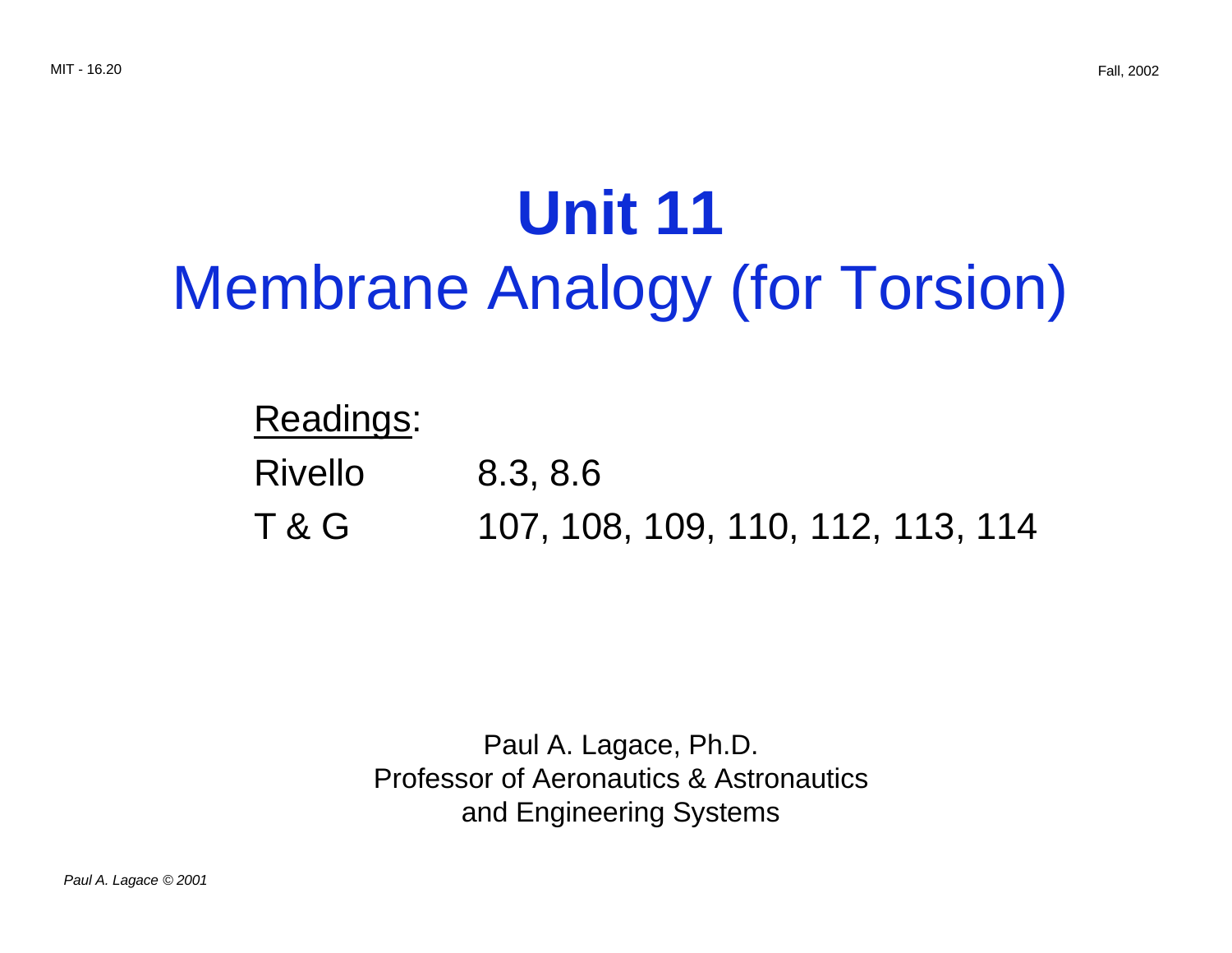For a number of cross-sections, we cannot find stress functions. However, we can resort to an analogy introduced by Prandtl (1903).

Consider a membrane under pressure p.

**"Membrane"**: structure whose thickness is small compared to surface dimensions and it (thus) has negligible bending rigidity (e.g. soap bubble)

 $\Rightarrow$  membrane carries load via a constant tensile force along itself.

N.B. Membrane is 2-D analogy of a string (plate is 2-D analogy of a beam)

Stretch the membrane over a cutout of the cross-sectional shape in the x-y plane:

**Figure 11.1 Top view of membrane under pressure over cutout**

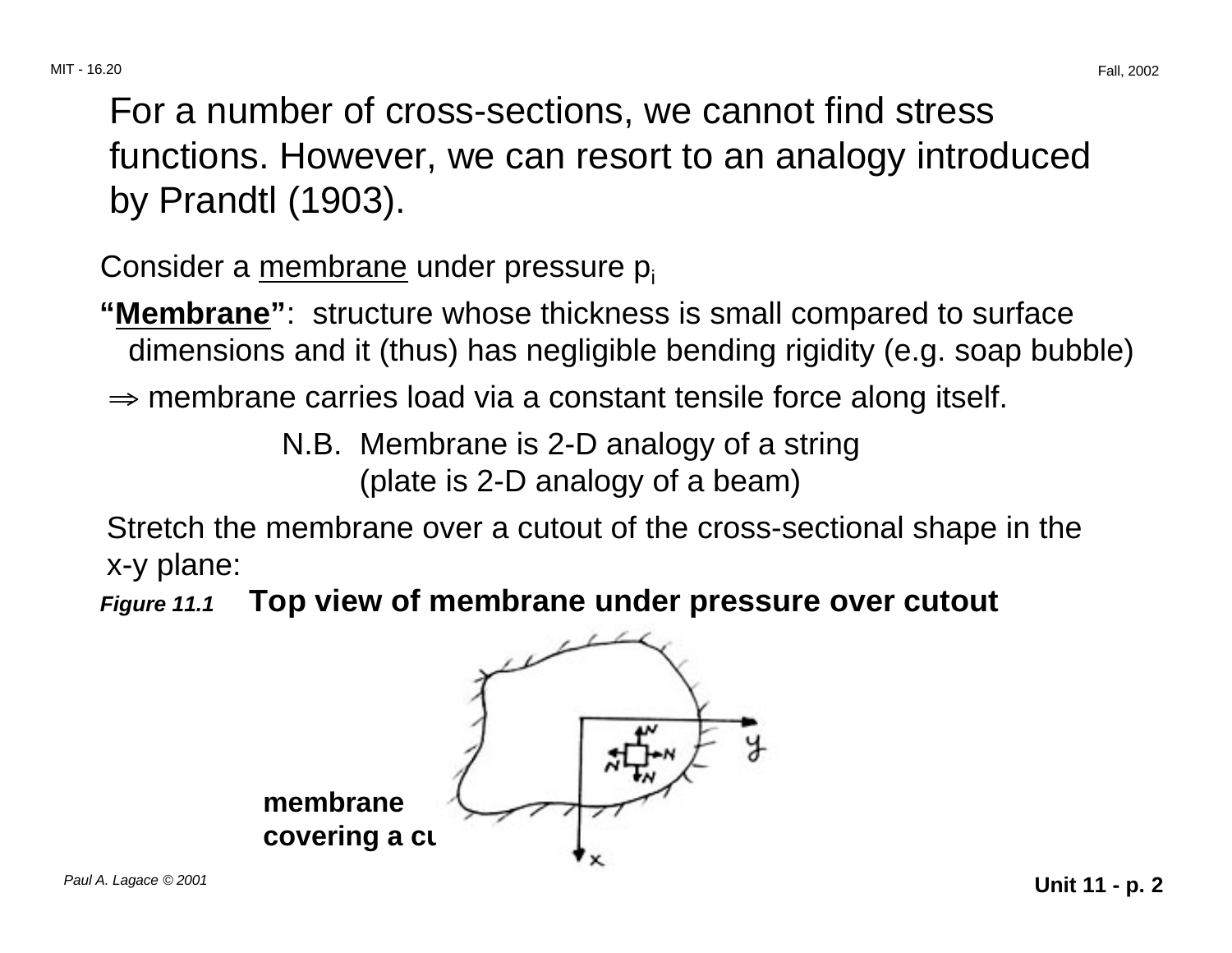$N =$  constant tension force per unit length [lbs/in] [N/M]

Look at this from the side:

**Figure 11.2 Side view of membrane under pressure over cutout** 



We want to take equilibrium of a small element:

(assume small angles 
$$
\frac{\partial w}{\partial x}
$$
,  $\frac{\partial w}{\partial y}$ )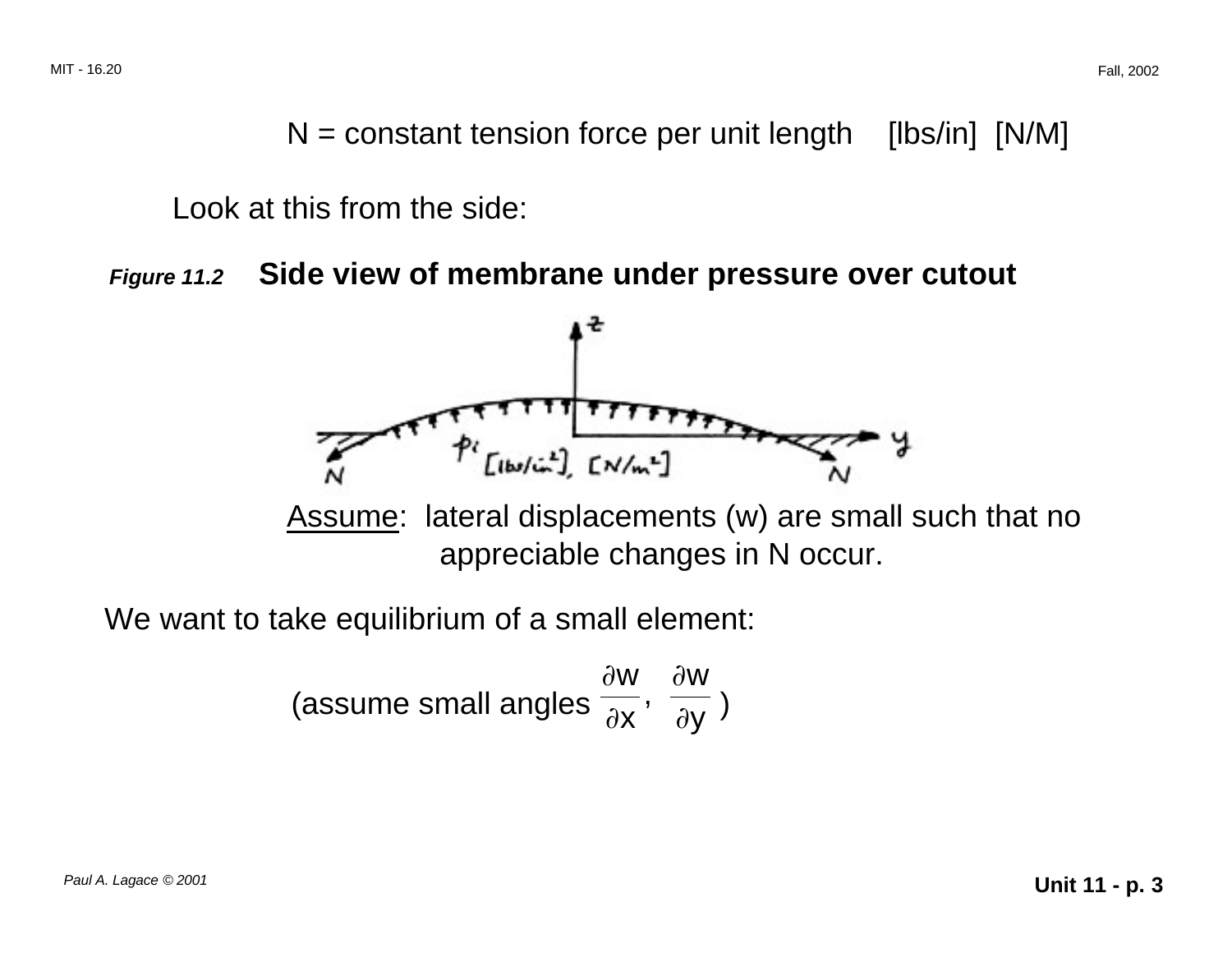

Look at side view (one side):

**Figure 11.4 Side view of deformation of membrane under pressure** 



Note: we have similar picture in the x-z plane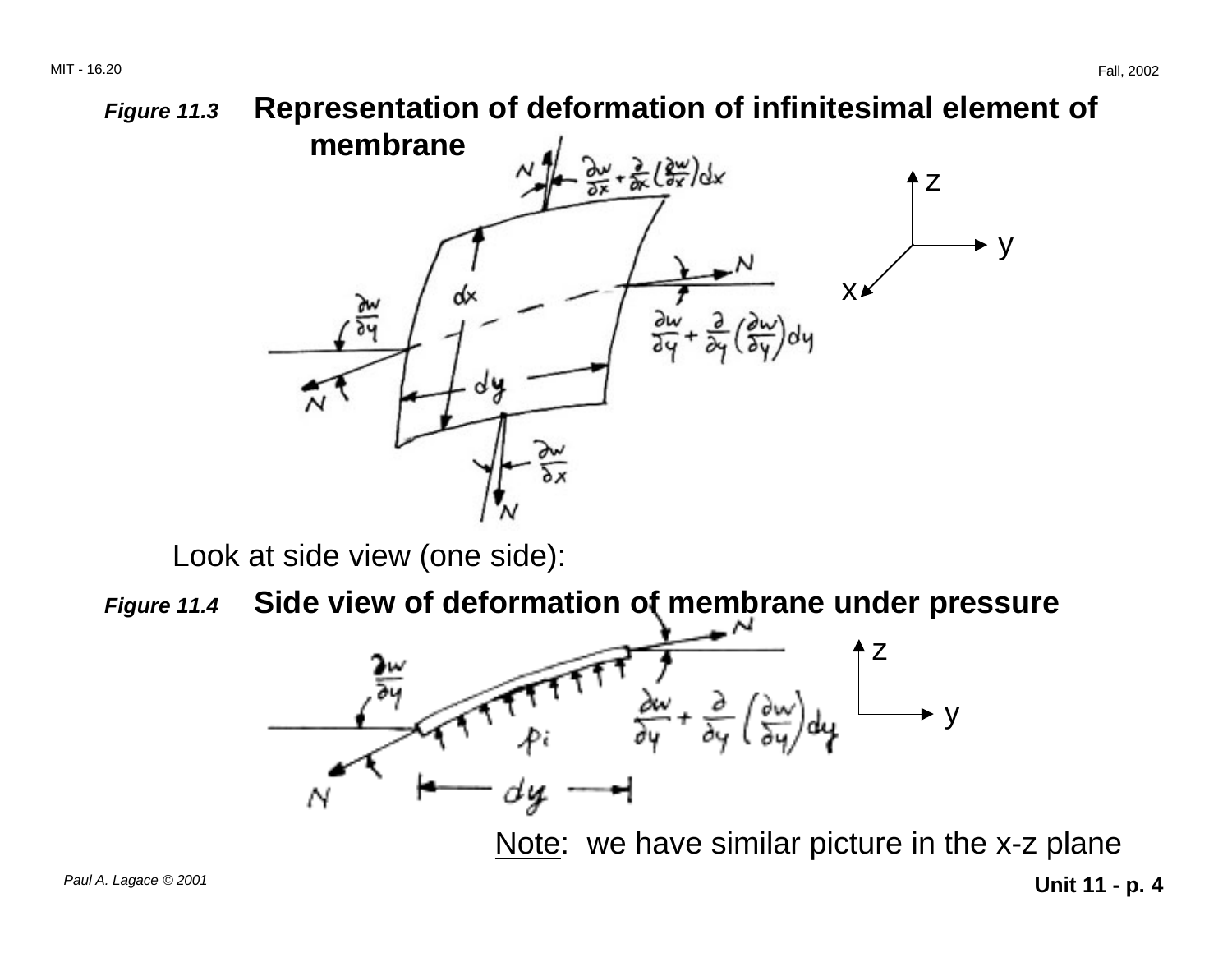We look at equilibrium in the z direction.

Take the z-components of N:

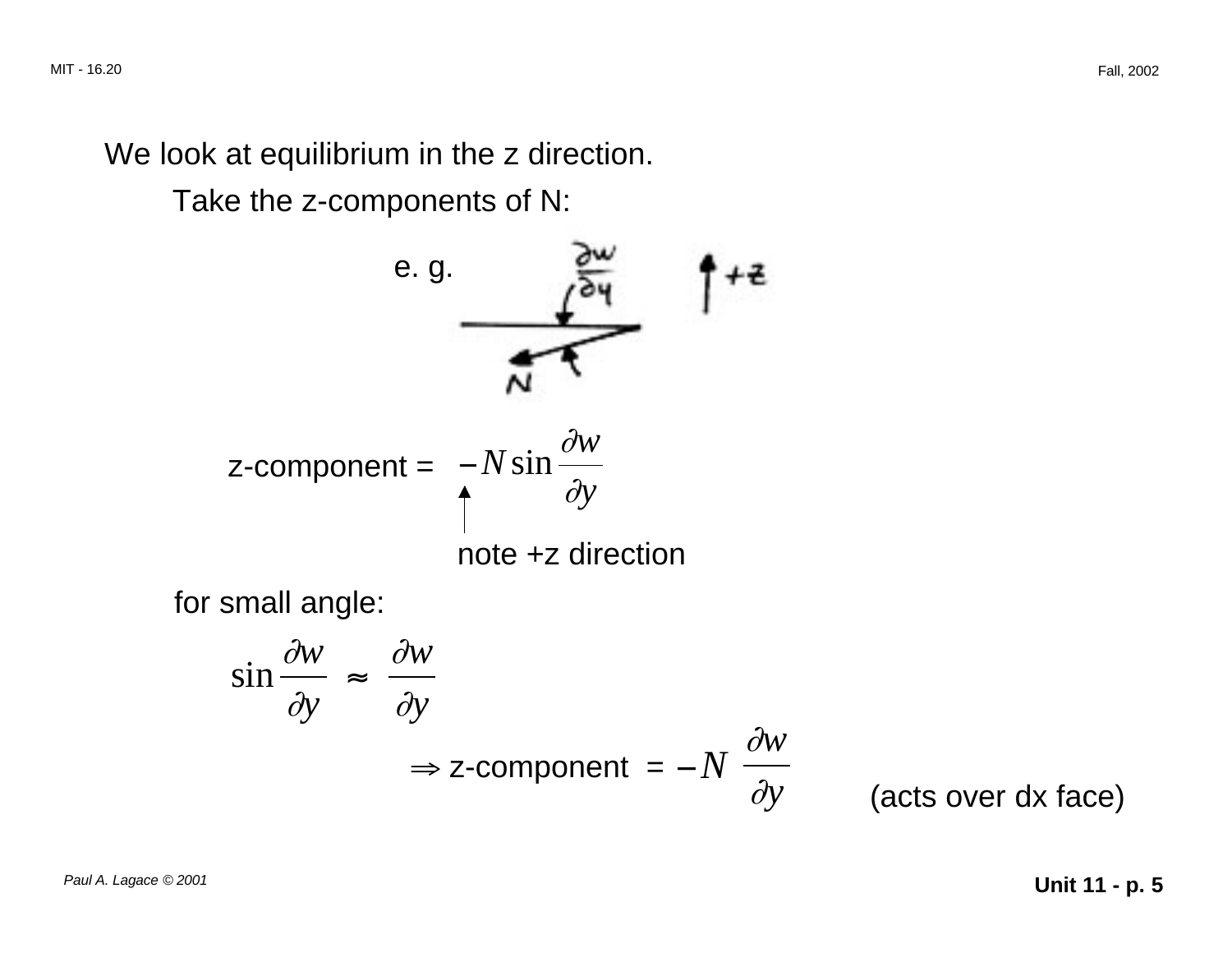MIT - 16.20 Fall, 2002

With this established, we get:

$$
\int + \sum F_z = 0 \implies p_i \, dxdy - N \frac{\partial w}{\partial y} dx + N \left[ \frac{\partial w}{\partial y} + \frac{\partial^2 w}{\partial y^2} dy \right] dx
$$

$$
- N \frac{\partial w}{\partial x} dy + N \left[ \frac{\partial w}{\partial x} + \frac{\partial^2 w}{\partial x^2} dx \right] dy = 0
$$

Eliminating like terms and canceling out dxdy gives:

$$
p_i + N \frac{\partial^2 w}{\partial y^2} + N \frac{\partial^2 w}{\partial x^2} = 0
$$
  
\n
$$
\Rightarrow \left[ \frac{\partial^2 w}{\partial x^2} + \frac{\partial^2 w}{\partial y^2} = -\frac{p_i}{N} \right]
$$
 Gover  
\nDifferent

ning Partial *<sup>i</sup>*<sup>+</sup> <sup>=</sup> <sup>−</sup> Differential ion for deflection, w, of a membrane

Boundary Condition: membrane is attached at boundary, so  $w = 0$  along contour

 $\Rightarrow$  Exactly the same as torsion problem: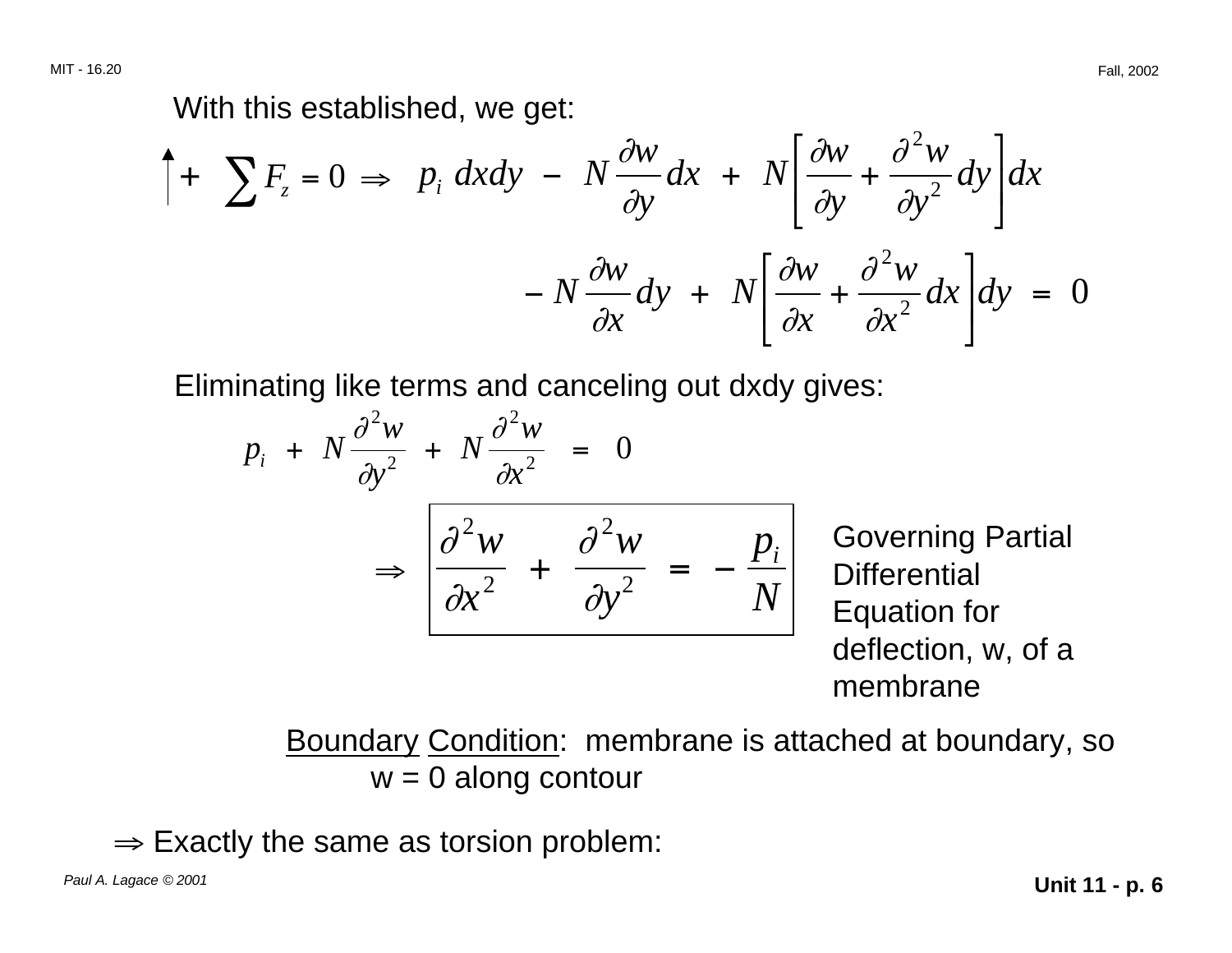|                                            | <b>Torsion</b>        | Membrane                                 |
|--------------------------------------------|-----------------------|------------------------------------------|
| Partial<br><b>Differential</b><br>Equation | $\nabla^2 \phi = 2Gk$ | $\nabla^2$ w = - p <sub>i</sub> /N       |
| <b>Boundary</b><br>Condition               |                       | $\phi = 0$ on contour $w = 0$ on contour |

Analogy:

| <b>Membrane</b>                                 | <b>Torsion</b>                                         |
|-------------------------------------------------|--------------------------------------------------------|
| W                                               |                                                        |
| $p_i$                                           | - k                                                    |
| N                                               | 2G                                                     |
| $\partial$ W<br>$\frac{\partial X}{\partial x}$ | $\frac{\partial \varphi}{\partial x}$<br>$\sigma_{zy}$ |
| $\partial W$<br>$\partial V$                    | $\partial \varphi$<br>$-\sigma_{zx}$<br>$\partial V$   |
| Volume = $\int \int w dx dy$                    | T                                                      |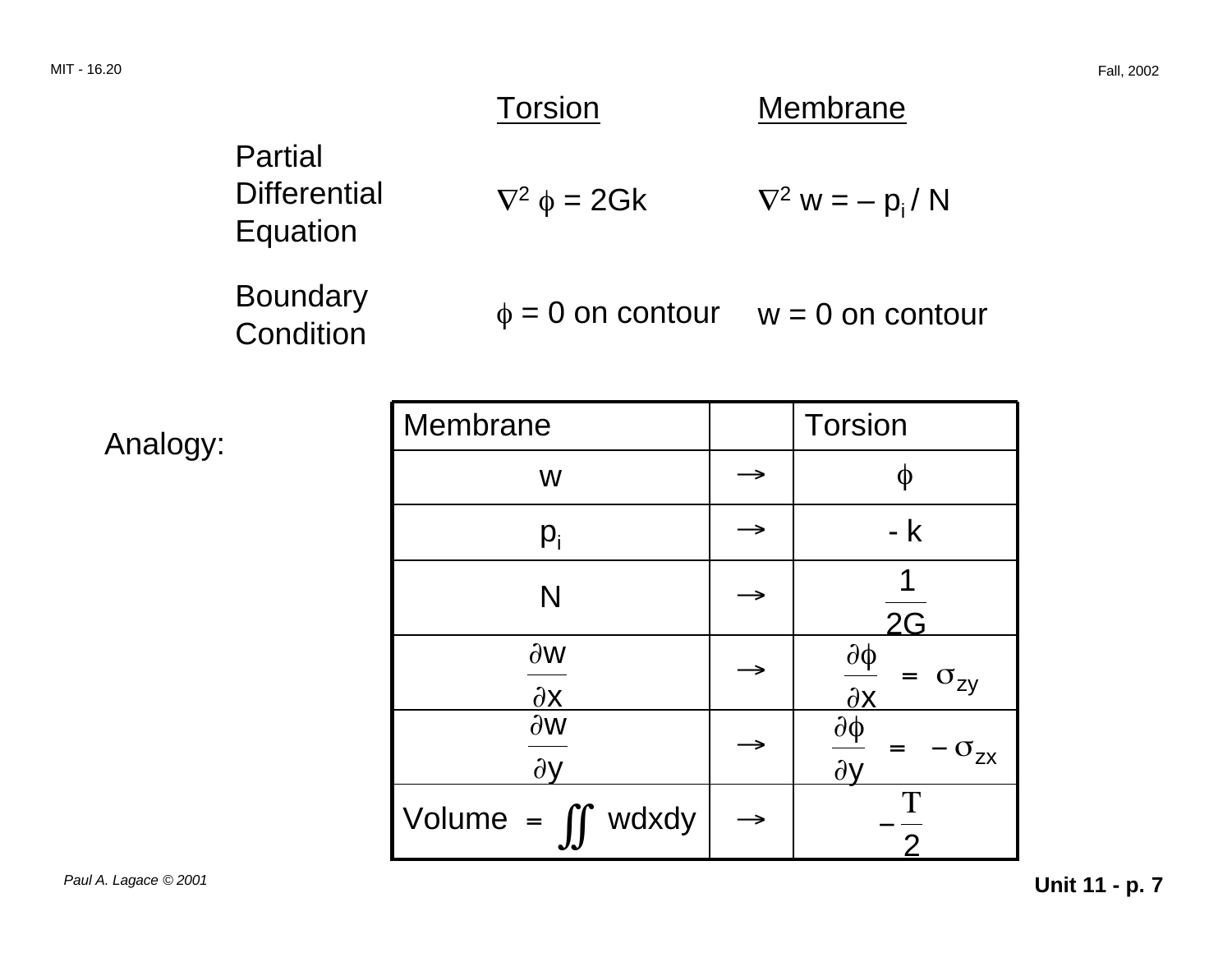- Note: for orthotropic, would need a membrane to give different N's in different directions in proportion to  $G_{xz}$  and  $G_{yz}$ <sup>⇒</sup> Membrane analogy only applies to isotropic materials
- This analogy gives a good "physical" picture for  $\phi$
- Easy to visualize deflections of membrane for odd shapes
- φ **Figure 11.5 Representation of** φ **and thus deformations for various closed cross-sections under torsion**





Can use (and people have used) elaborate soap film equipment and measuring devices (See Timoshenko, Ch. 11)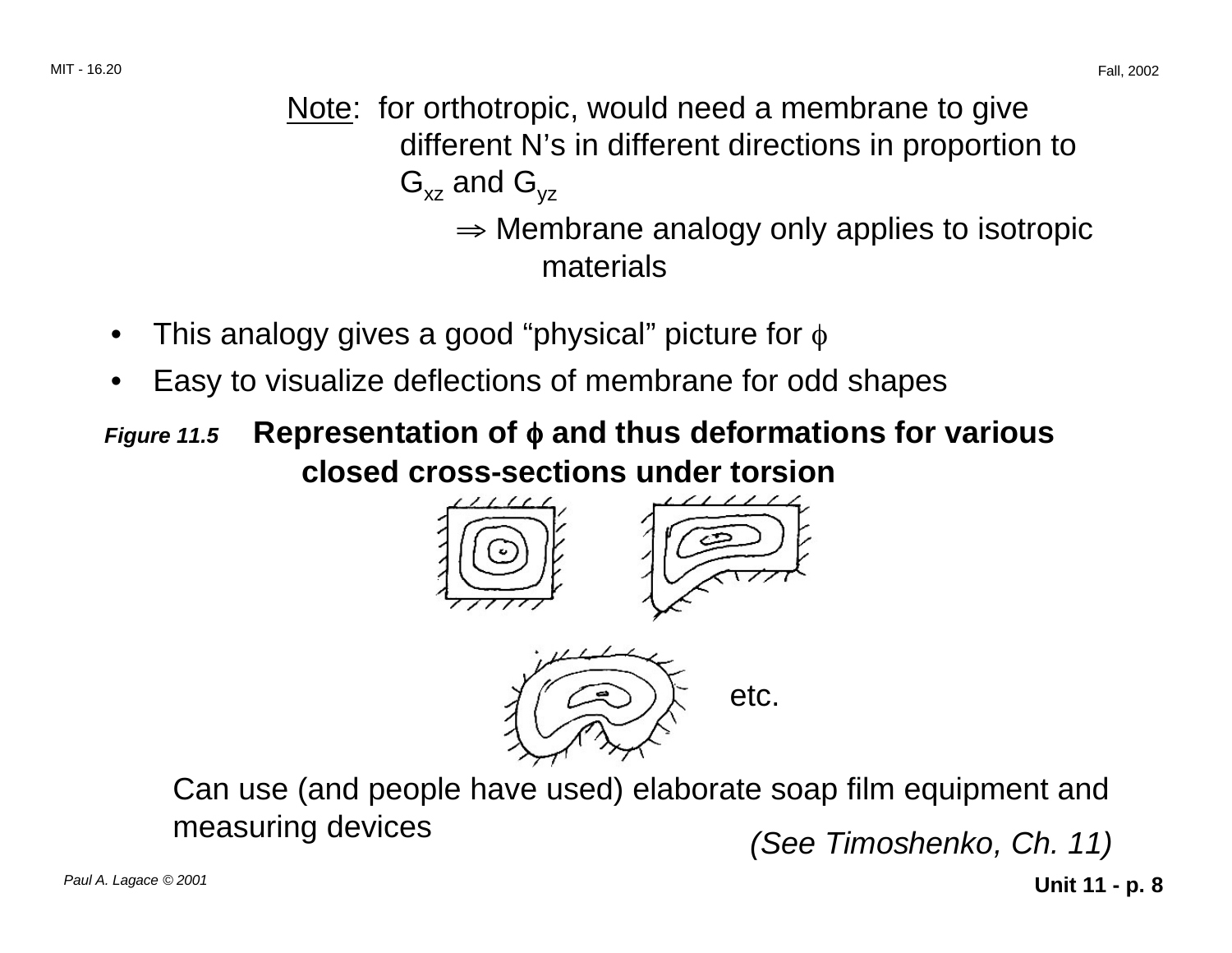From this, can see a number of things:

- Location of maximum shear stresses (at the maximum slopes of the membrane)
- Torque applied (volume of membrane)
- "External" corners do not add appreciability to the bending rigidity (J)
	- $\Rightarrow$  eliminate these:

### **Figure 11.6� Representation of effect of external corners**



• Fillets (i.e. @ internal corners) eliminate stress concentrations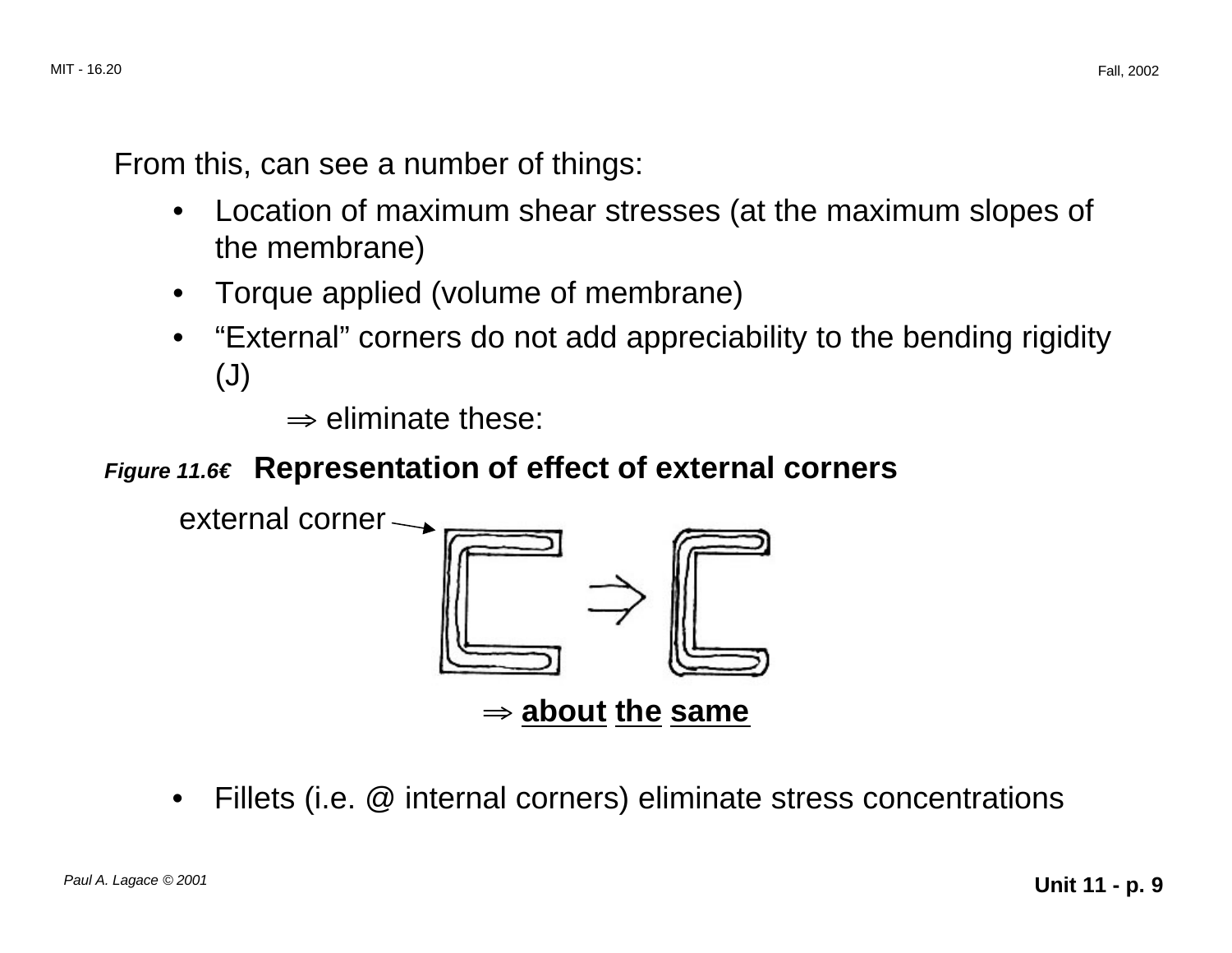#### **Figure 11.7 Representation of effect of internal corners**



To illustrate some of these points let's consider specifically…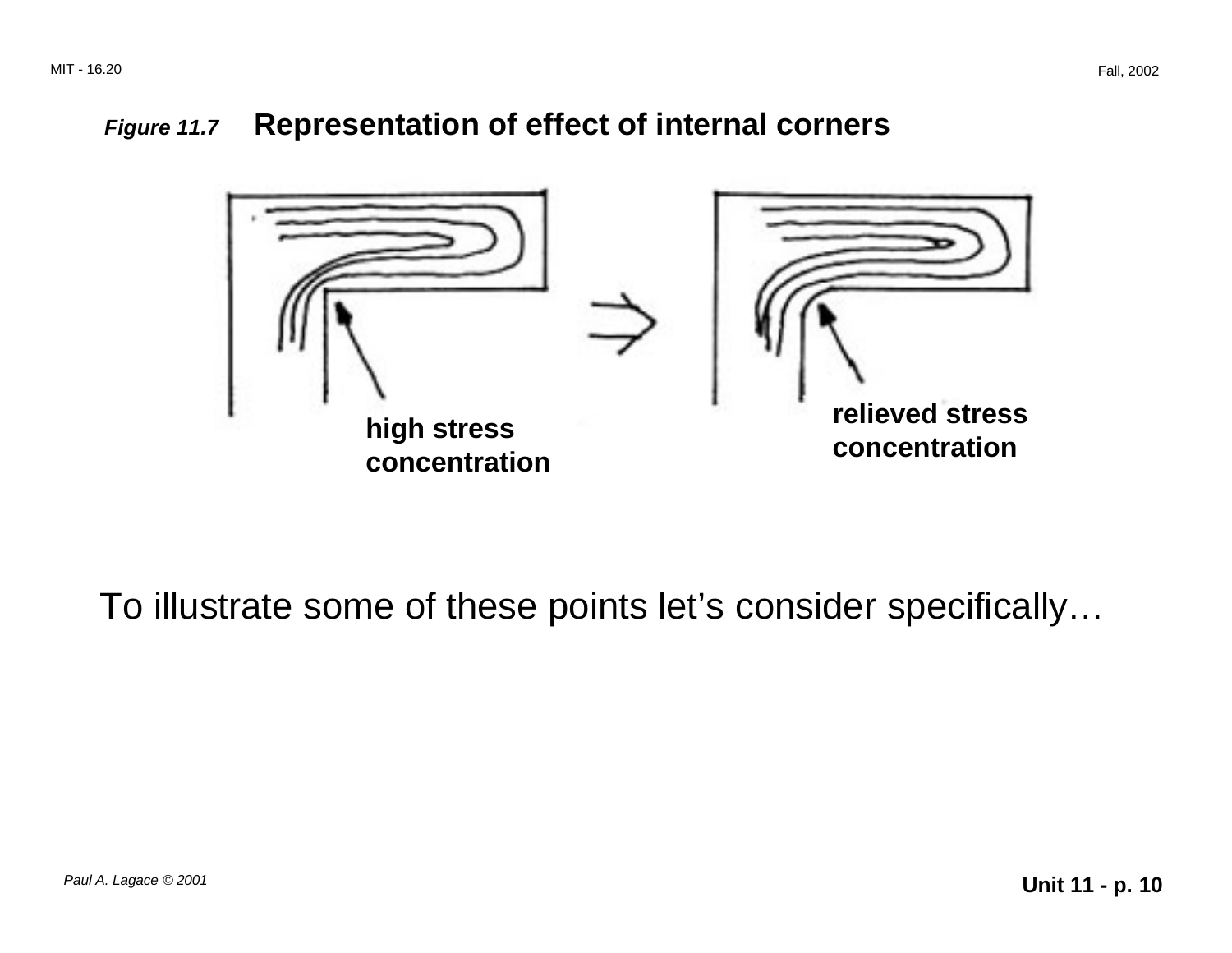# **Torsion of a Narrow Rectangular** Cross-Section

**Figure 11.8 Representation of torsion of structure with narrow rectangular cross-section** 

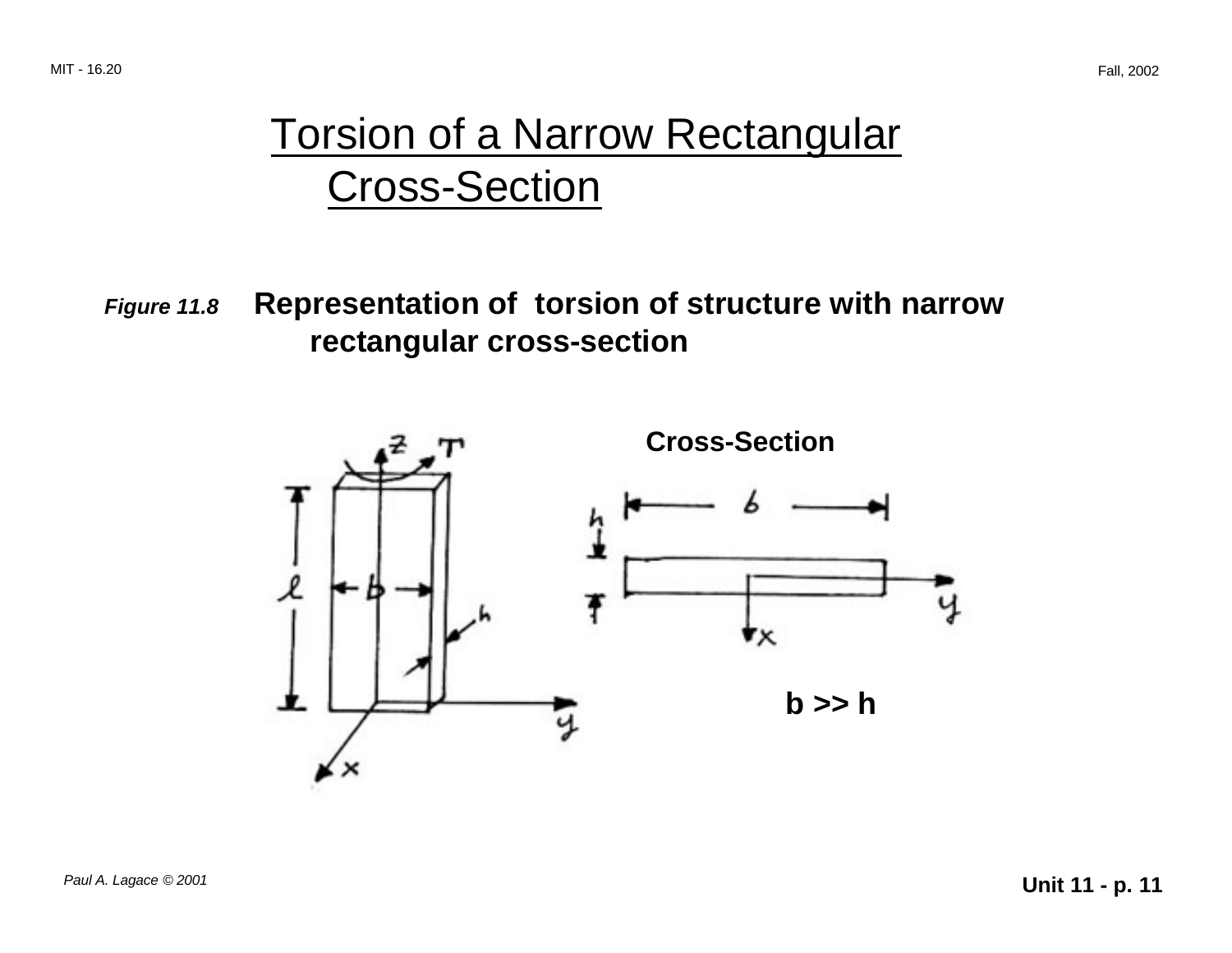Use the Membrane Analogy for easy visualization:

**Figure 11.9 Representation of cross-section for membrane analogy**



Consider a cross-section in the middle (away from edges):

**Figure 11.10 Side view of membrane under pressure** 

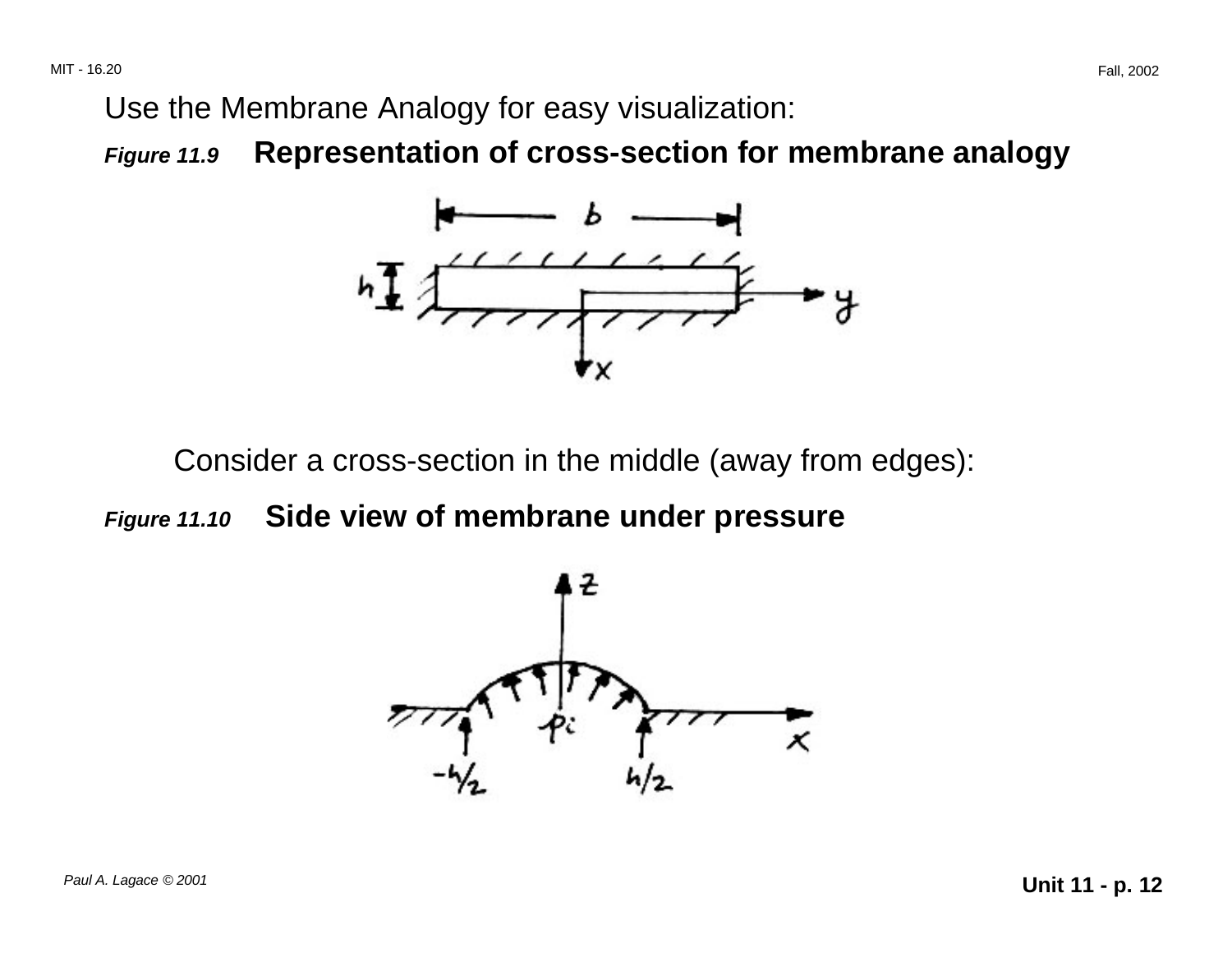MIT - 16.20 Fall, 2002

The governing Partial Differential Equation. is:

$$
\frac{\partial^2 w}{\partial x^2} + \frac{\partial^2 w}{\partial y^2} = -\frac{p_i}{N}
$$

Near the middle of the long strip (away from  $y = \pm b/2$ ), we would expect  $\frac{\partial^2 w}{\partial y^2}$  to be small. Hence approximate via:  $\partial^2w$ ≈ <sup>−</sup>  $p_{\scriptscriptstyle i}$  $\partial x^2$  *N* 

To get w, let's integrate:

$$
\frac{\partial w}{\partial x} \approx -\frac{p_i}{N}x + C_1
$$
  

$$
w \approx -\frac{p_i}{2N}x^2 + C_1x + C_2
$$

Now apply the boundary conditions to find the constants:

$$
\textcircled{a} \quad x = +\frac{h}{2}, \quad w = 0
$$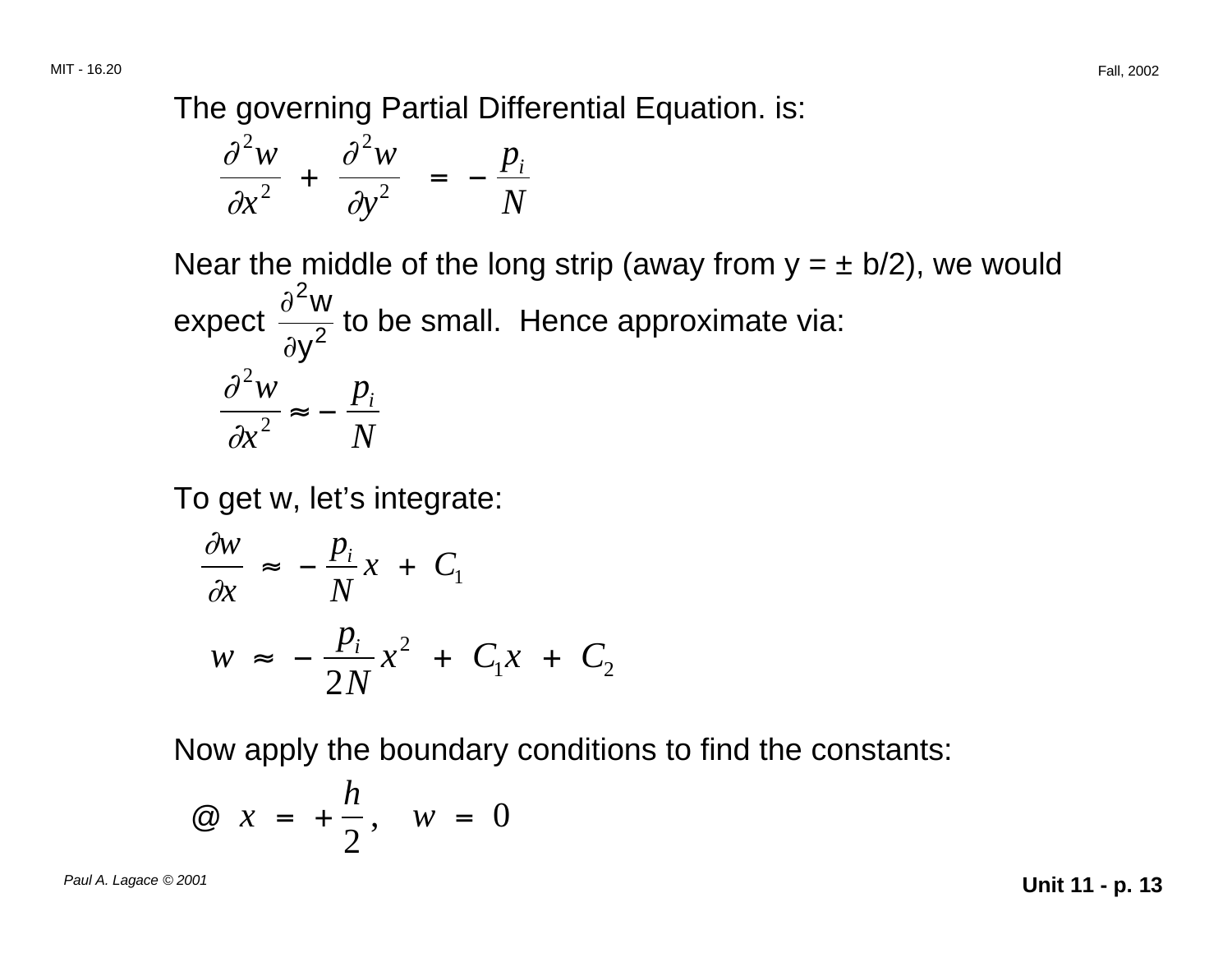$\Rightarrow$  0 =  $-\frac{p_i}{2N}\frac{h^2}{4}+C_1\frac{h}{2}+C_2$  $\omega x = -\frac{h}{2}, w = 0$ ⇒ 0 =  $-\frac{p_i}{2N}\frac{h^2}{4}-C_1\frac{h}{2}+C_2$ 

This gives:

$$
C_1 = 0
$$
  
\n
$$
C_2 = \frac{p_i h^2}{8N}
$$
  
\nThus:  
\n
$$
w \approx \frac{p_i}{2N} \left( \frac{h^2}{4} - x^2 \right)
$$

Check the volume:

Volume = 
$$
\iint w \, dxdy
$$

Paul A. Lagace © 2001 **Unit 11 - p. 14**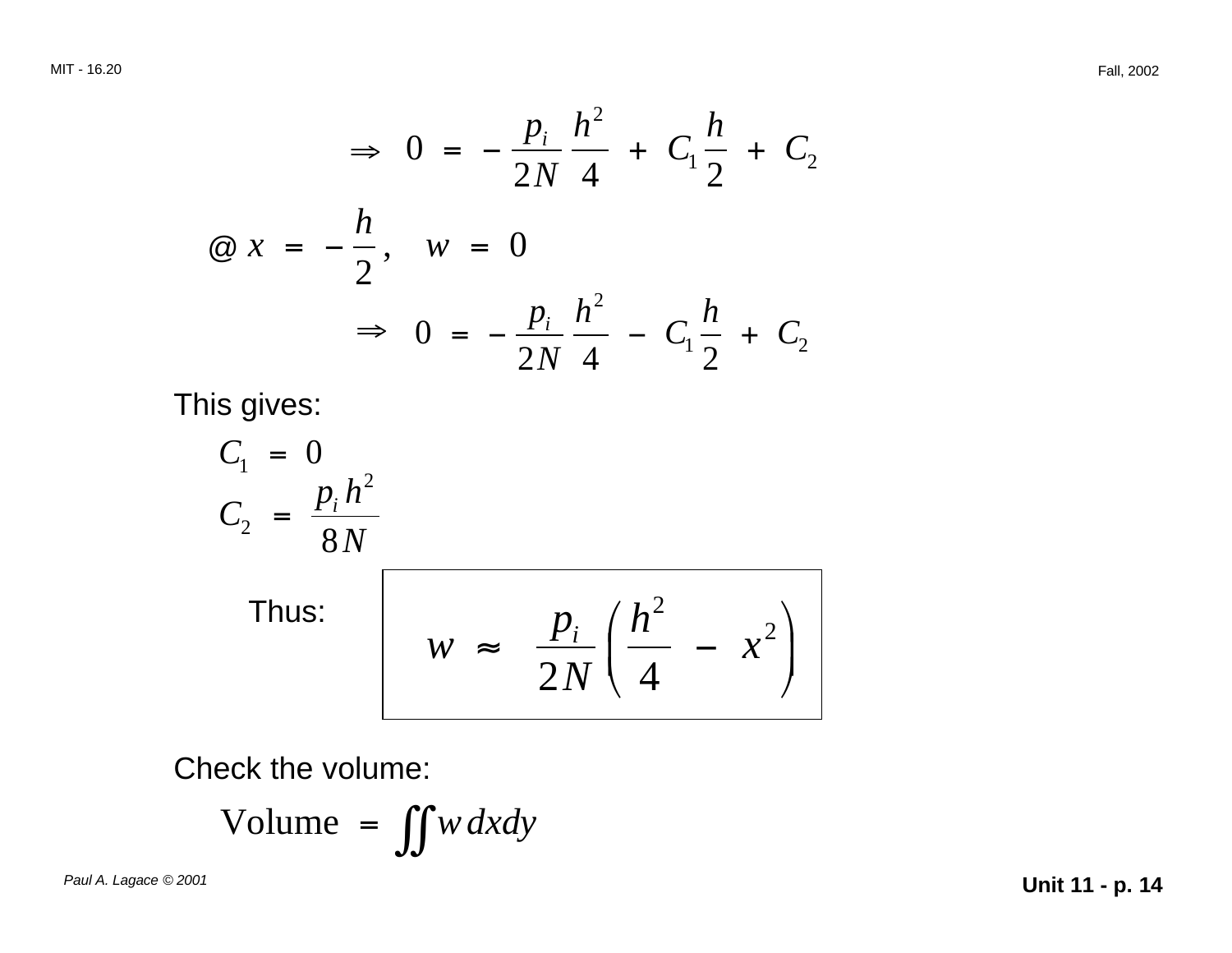### integrating over dy:

$$
= b \int_{-\frac{b}{2}}^{\frac{h}{2}} \frac{p_i}{2N} \left( \frac{h^2}{4} - x^2 \right) dx
$$
  

$$
= \frac{p_i b}{2N} \left[ \frac{h^2}{4} x - \frac{x^3}{3} \right]_{-\frac{h}{2}}^{\frac{h}{2}}
$$
  

$$
= \frac{p_i b}{2N} \left[ \frac{h^2}{4} \frac{2h}{2} - \frac{2 h^3}{3 \ 8} \right]
$$
  

$$
\Rightarrow \text{Volume} = \frac{p_i b}{N} \frac{h^3}{12}
$$

Using the Membrane Analogy:

$$
p_i = -k
$$
  

$$
N = \frac{1}{2G}
$$
  
Volume = 
$$
-\frac{T}{2} = \frac{p_i b}{N} \frac{h^3}{12}
$$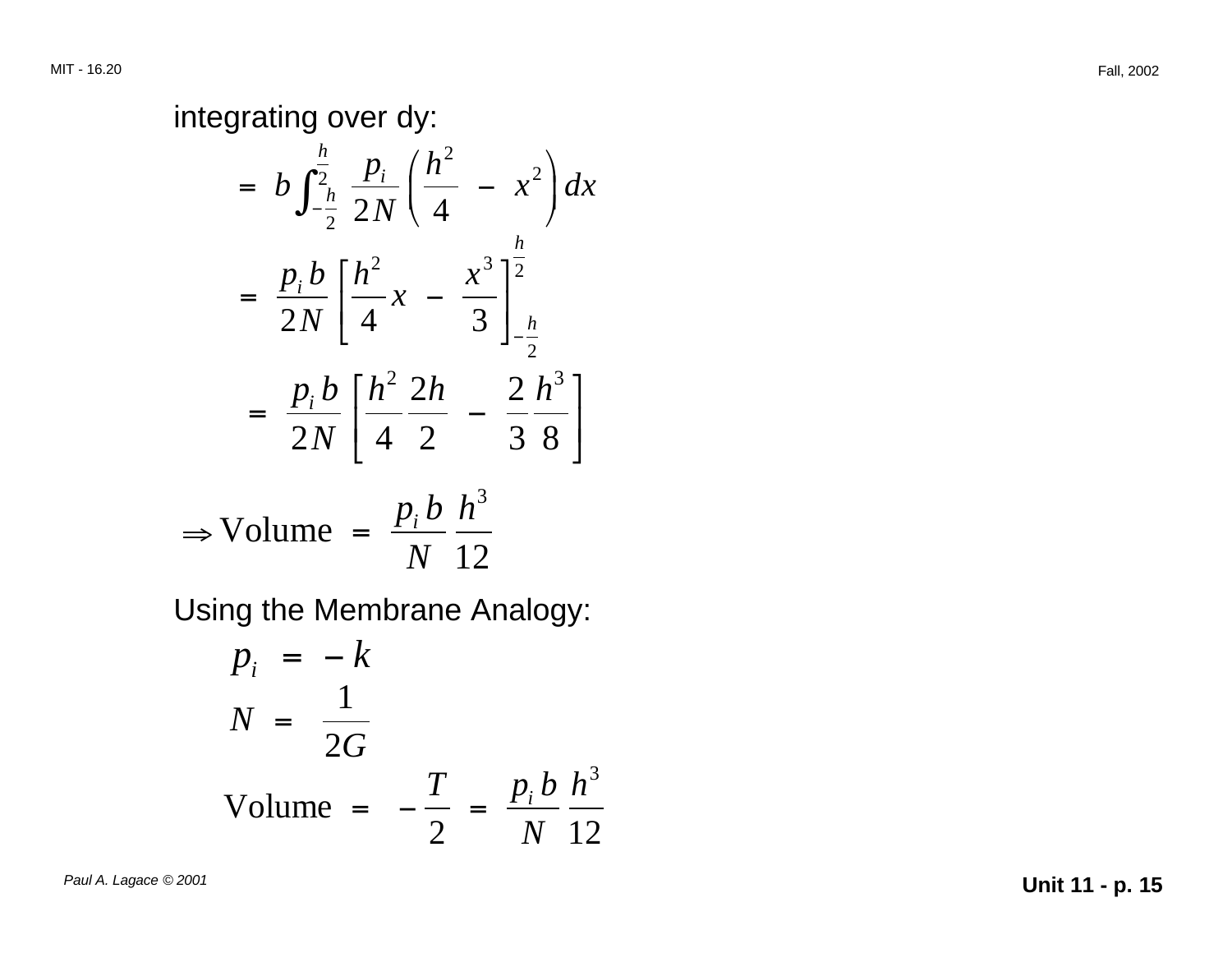MIT - 16.20 Fall, 2002

$$
\frac{-kbh^3 2G}{12} = -\frac{T}{2}
$$
\n
$$
\Rightarrow k = -\frac{3T}{Gbh^3} \qquad (k \text{ - T relation})
$$
\nwhere:  $k = \frac{d\alpha}{dz}$   
\nSo:  $\frac{d\alpha}{dz} = \frac{T}{GJ}$   
\nwhere:  $J = \frac{bh^3}{3}$ 

To get the stress:

$$
\sigma_{yz} = \frac{\partial w}{\partial x} = -\frac{p_i}{N}x = 2kGx
$$
\n
$$
\sigma_{yz} = \frac{2T}{J}x
$$

(maximum stress is twice that in a circular rod)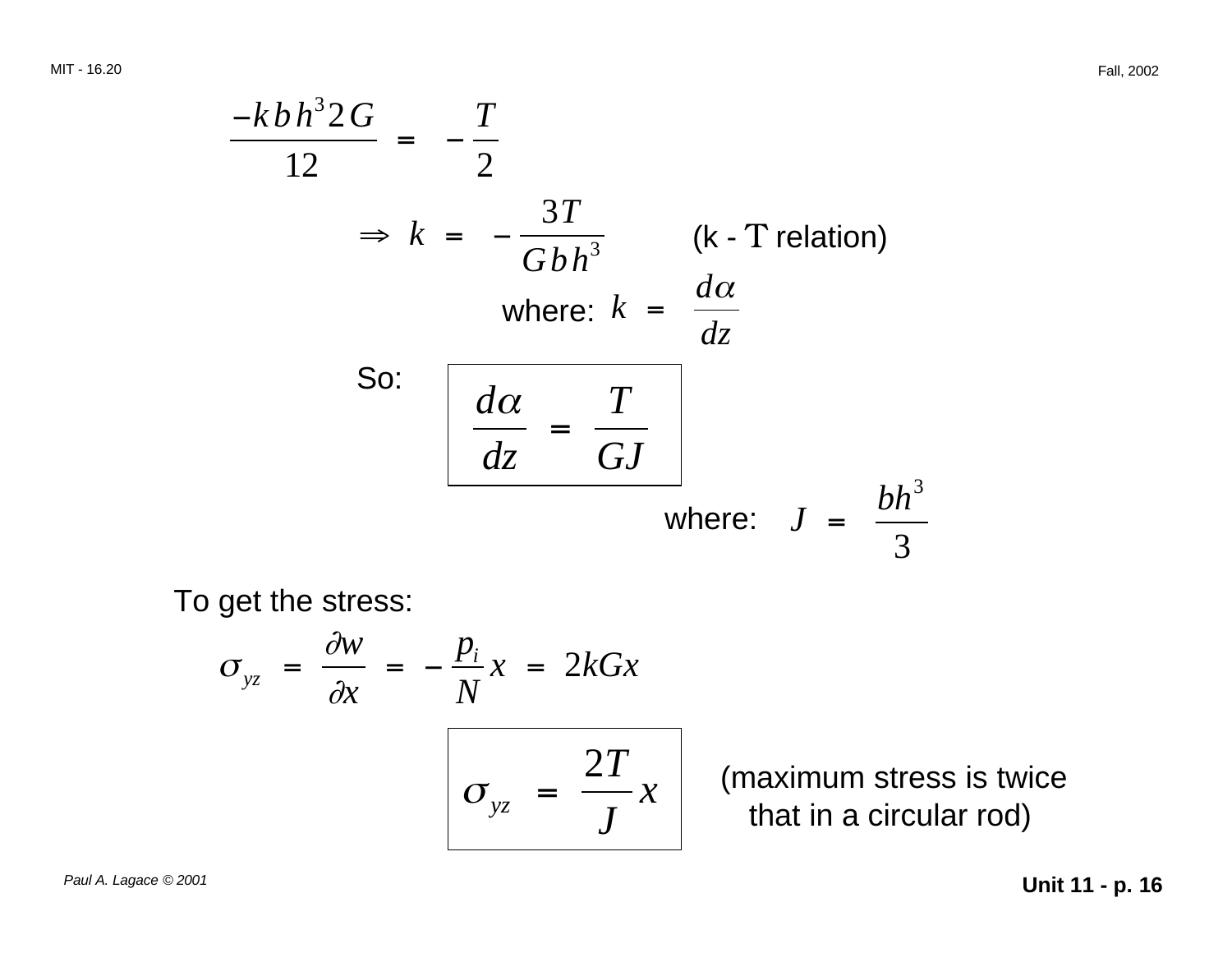$$
\sigma_{xz} = \frac{\partial w}{\partial y} = 0
$$
 (away from edges)

Near the edges,  $\sigma_{xz} \neq 0$  and  $\sigma_{yz}$  changes:

**Figure 11.11 Representation of shear stress "flow" in narrow rectangular cross-sections** 



Need formulae to correct for "finite" size dependent on ratio b/h. This is the key in  $b \gg h$ .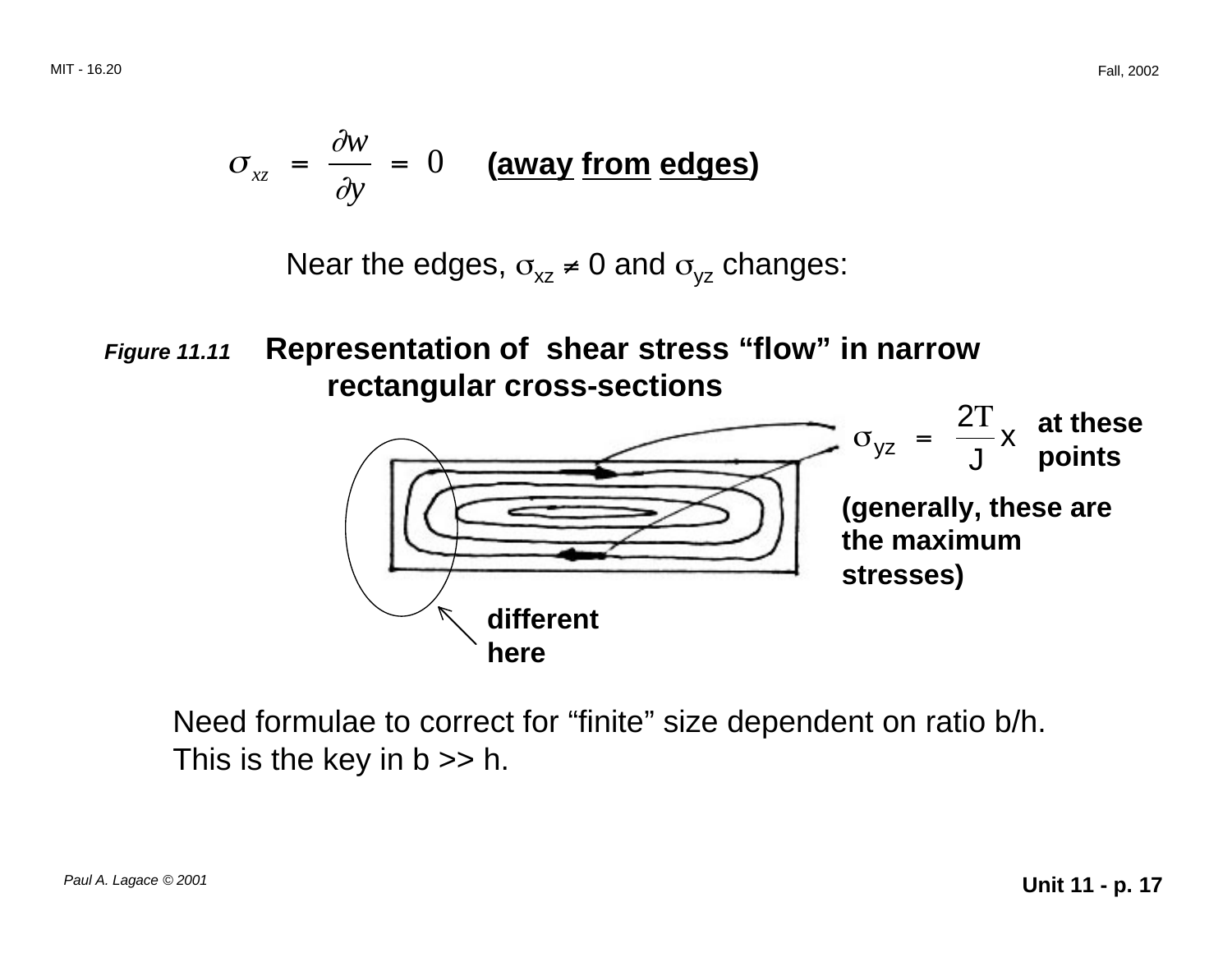### Other Shapes

Through the Membrane Analogy, it can be seen that the previous theory for long, narrow rectangular sections applies also to other shapes.

**Figure 11.12 Representation of different thin open cross-sectional shapes for which membrane analogy applies** 



Consider the above (as well as other similar shapes) as a long, narrow membrane

 $\rightarrow$  consider the thin channel that then results...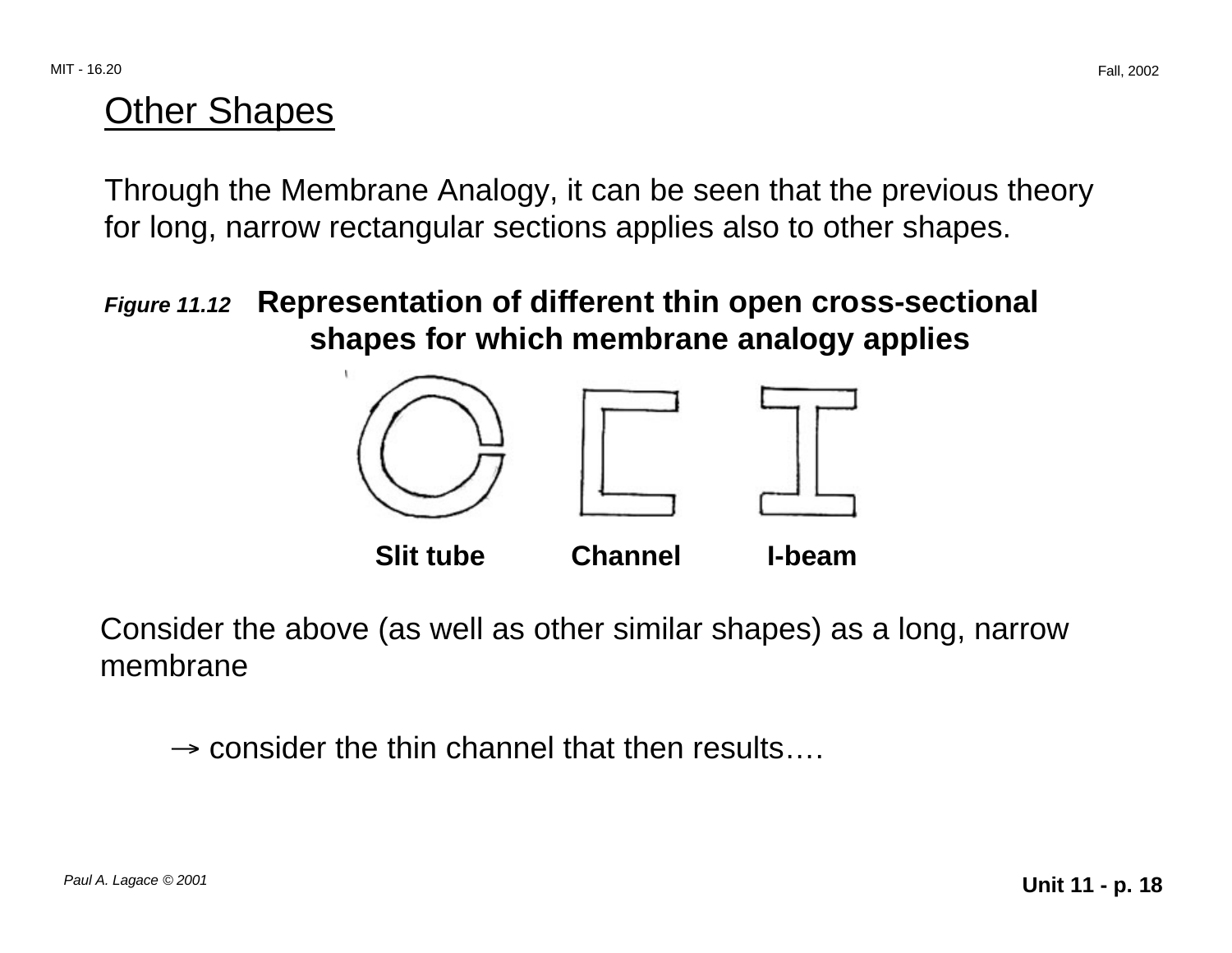### **Figure 11.13 Representation of generic thin channel cross-section**



Paul A. Lagace © 2001 **Unit 11 - p. 19**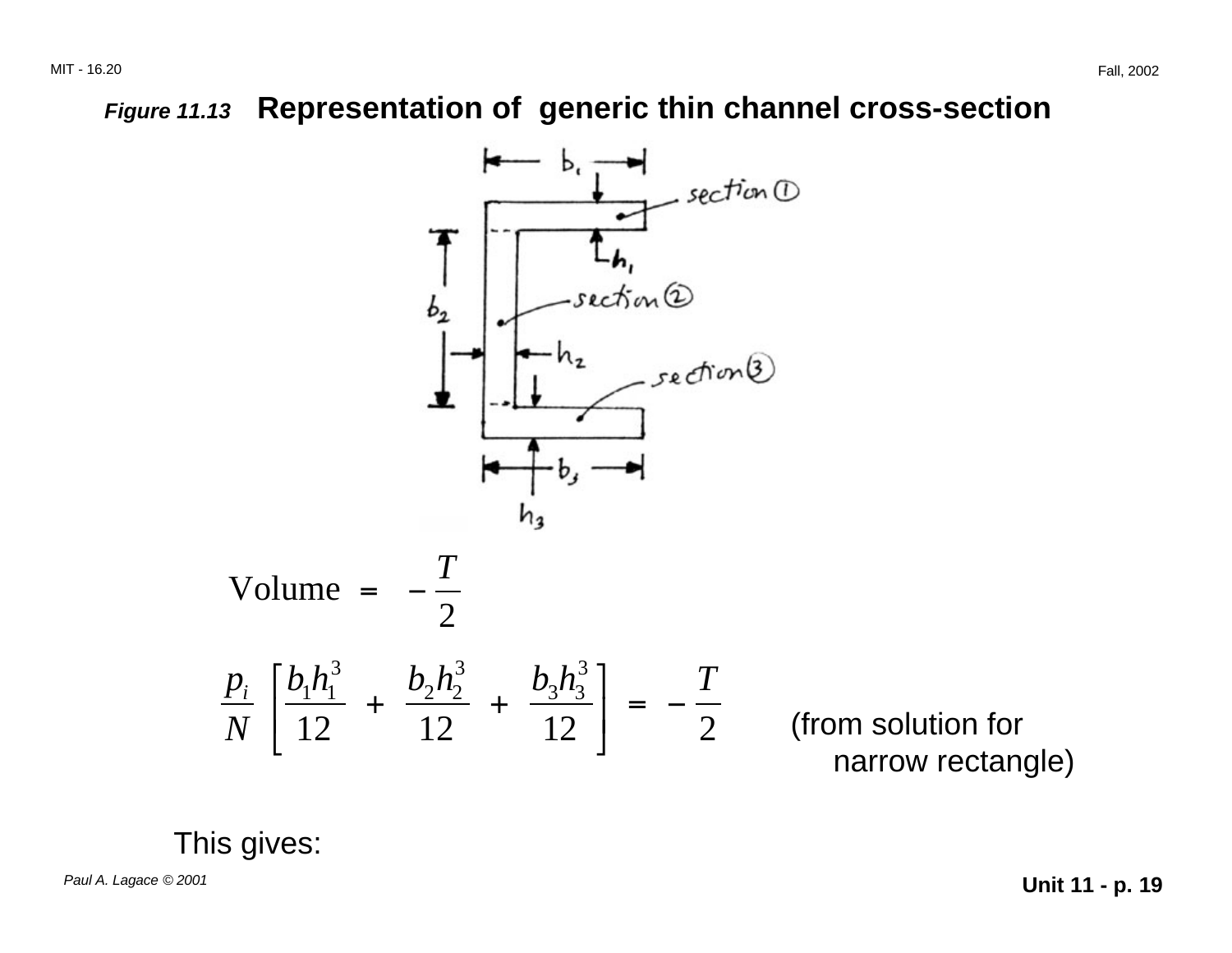$$
-k2G\left[\frac{b_1h_1^3}{12} + \frac{b_2h_2^3}{12} + \frac{b_3h_3^3}{12}\right] = -\frac{T}{2}
$$
  
\n
$$
\Rightarrow k = \frac{T}{GJ} \Rightarrow k \text{ - T relation}
$$

where:

$$
J = \frac{1}{3}b_1h_1^3 + \frac{1}{3}b_2h_2^3 + \frac{1}{3}b_3h_3^3 = \sum_i \frac{1}{3}b_ih_i^3
$$

For the stresses:

$$
\sigma_{yz} = \frac{\partial w}{\partial x} = -\frac{p_i}{N}x = k2Gx = \frac{2T}{J}x
$$
  
||local" x

 $\Rightarrow$  maximum

$$
\sigma_{yz} = \frac{2T h_1}{J 2}
$$
 in section (1)  

$$
\sigma_{yz} = \frac{2T h_2}{J 2}
$$
 in section (2)  

$$
\sigma_{yz} = \frac{2T h_3}{J 2}
$$
 in section (3)

Paul A. Lagace © 2001 **Unit 11 - p. 20**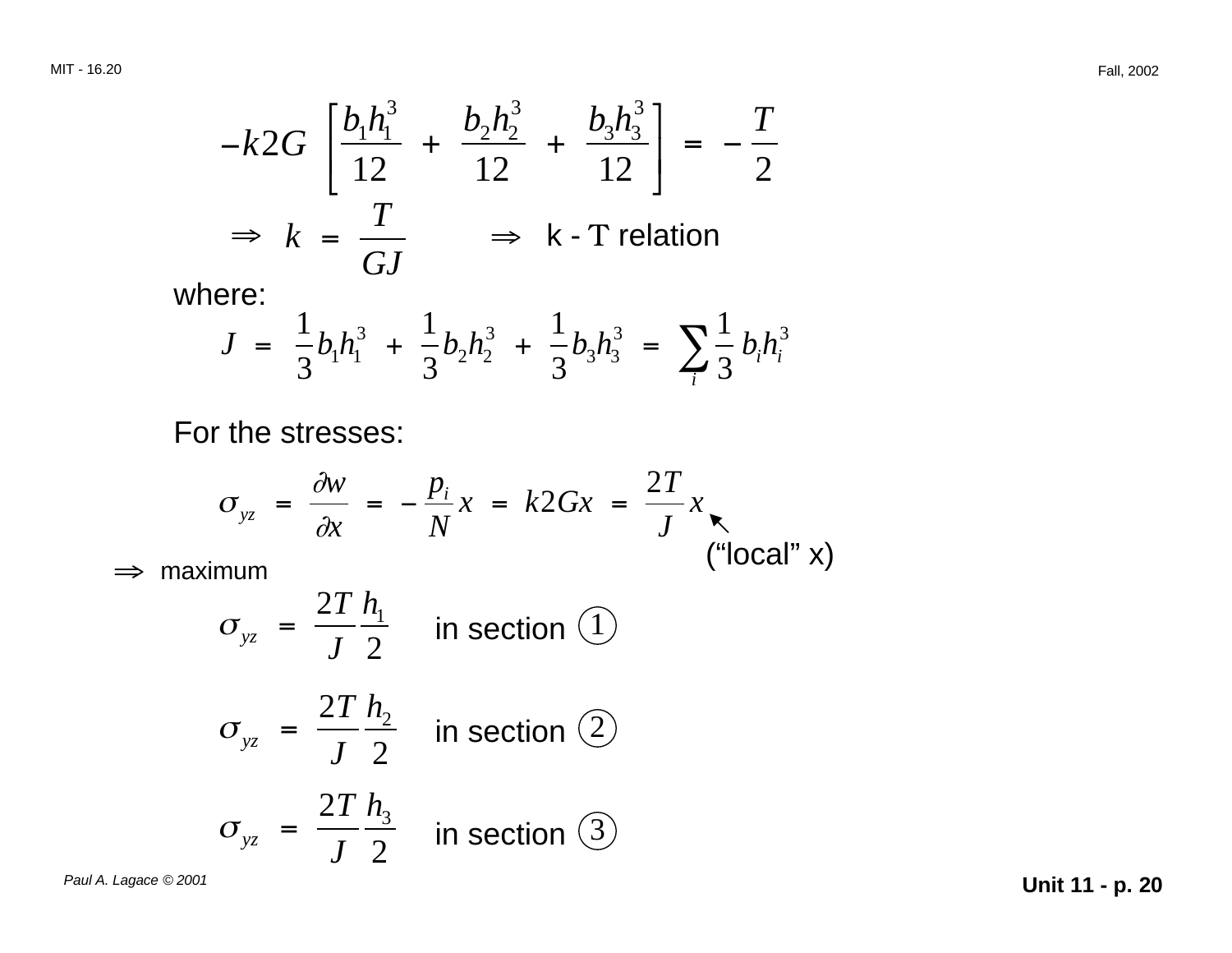### **Figure 11.14 Representation of shear stress "flow" in thin channel under torsion**



 $\Rightarrow$  make "fillets" there

**Figure 11.15 Channel cross-section with "fillets" at inner corners**